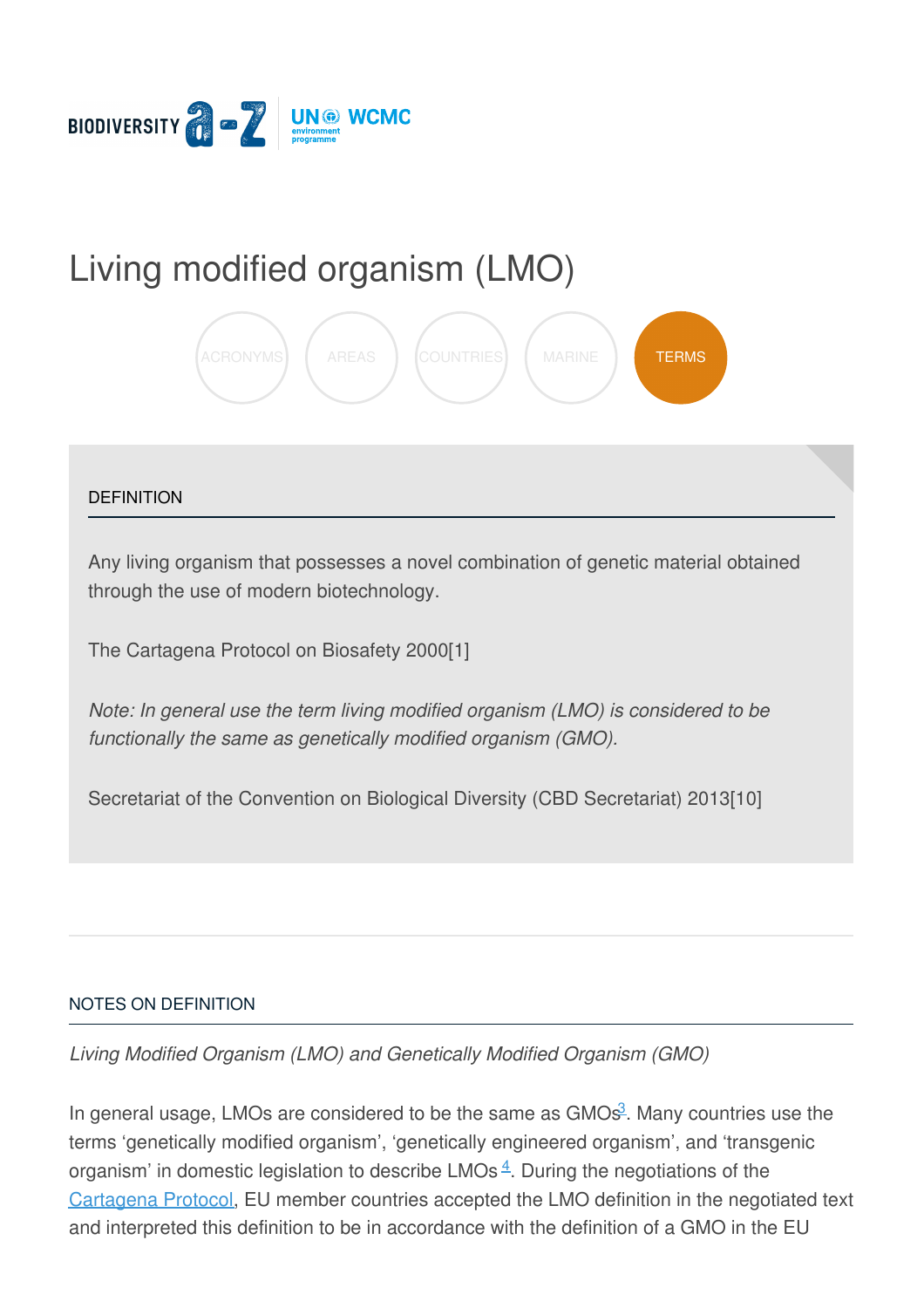Directive<sup>[5](#page-3-2)</sup>. Both terms can therefore be used interchangeably.

# FURTHER [DEFINITIONS](javascript:void(0))

# **Genetically Modified Organism (GMO)**

Any organism, with the exception of human beings, in which the genetic material has been altered in a way that does not occur naturally by mating and/or natural recombination.

EU Directive on the deliberate release into the environment of genetically modified organisms [2](#page-3-3)001/18/EC, Article 2, paragraph 1 & paragraph 2 $\frac{2}{3}$ 

*Supporting definitions:*

**Organism** – Any biological entity capable of replication or of transferring genetic material.

EU Directive on the deliberate release into the environment of genetically modified organisms [2](#page-3-3)001/18/EC, Article 2, paragraph 1 & paragraph 2 $2$ 

**Living organism** – Any biological entity capable of transferring or replicating genetic material, including sterile organisms, viruses and viroids.

Cartagena Protocol; Article 3, Use of Terms section h.<sup>[1](#page-3-4)</sup>

**Modern biotechnology** – The application of a) In vitro nucleic acid techniques, including recombinant deoxyribonucleic acid (DNA) and direct injection of nucleic acid into cells or organelles, or b) fusion of cells beyond the taxonomic family, that overcome natural physiological reproductive or recombination barriers and that are not techniques used in traditional breeding and selection.

Cartagena Protocol; Article 3, Use of Terms section i)<sup>[1](#page-3-4)</sup>

#### KEY [POINTS](javascript:void(0))

- The term LMO is used interchangeably with GMO in general usage.
- The use of GMOs and LMOs is heavily debated. They can provide considerable benefits to agriculture and advances in modern medicine. However, there is a potential risk to human health and the environment through a perceived lack of experience in the technology used and insufficient knowledge of the effects.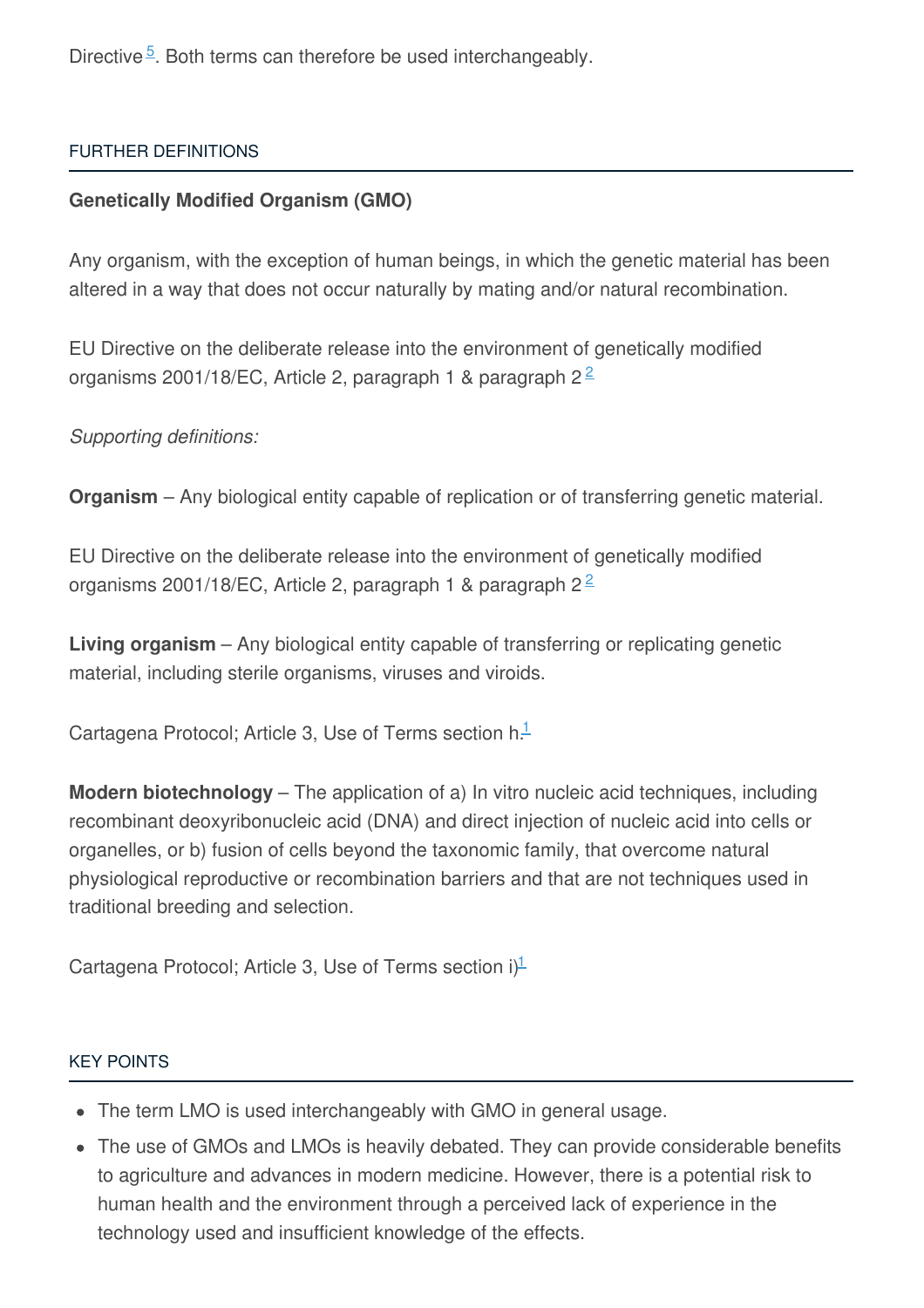- Article 19 of the [Convention](http://biodiversitya-z.org/content/convention-on-biological-diversity-cbd) on Biological Diversity (CBD) included the provision to create a protocol setting out the safe transfer, handling and use of any LMO resulting from biotechnology which resulted in the Cartagena Protocol.
- The [Cartagena](http://biodiversitya-z.org/content/cartagena-protocol) Protocol is an international agreement, established as a supplement to the CBD, which aims to protect biological diversity from the potential risks imposed by LMOs resulting from modern [biotechnology](http://biodiversitya-z.org/content/biotechnology-modern).

## [INTRODUCTION](javascript:void(0))

Genetic manipulation of organisms has been carried out for centuries as humans have bred domestic animals and plants from wild relatives. Historically, this has been done by promoting characteristics within the breeding stock which are of use. However, scientific advances mean that it is now possible to manipulate genetic material directly, rather than relying on natural reproduction and choice of the best offspring. The resulting genetically modified organism/living modified organisms (hereafter referred to as LMOs) have had particular genes inserted into their genetic code and often will have the ability to pass on this manipulated genetic code to their offspring  $4$ .

## [DEBATE](javascript:void(0))

There is considerable debate surrounding LMOs. On one side the application of modern biotechnology has considerable potential for enabling [improvements](http://biodiversitya-z.org/content/biotechnology-modern) in a variety of fields, from medicine to agriculture and from management of pollution to industrial production. However, on the other side there are issues including ethical considerations and the possible risks to human health and the environment. The perceived lack of experience with the technology compounds these potential concerns, including insufficient information on the effect of these organisms if released into the environment and the possible serious effects on biodiversity  $\frac{4}{3}$  $\frac{4}{3}$  $\frac{4}{3}$ .

#### THE [CARTAGENA](javascript:void(0)) PROTOCOL

The [Convention](http://biodiversitya-z.org/content/convention-on-biological-diversity-cbd) on Biological Diversity (CBD) was adopted amidst the ongoing debate over the potential risks of LMOs. Article 19 of the CBD discusses the handling of biotechnology. It includes the provision to create a protocol setting out the safe transfer, handling and use of any LMO resulting from biotechnology where required (CBD Article 19) $6$ . This became articulated within an international agreement, known as the [Cartagena](http://biodiversitya-z.org/content/cartagena-protocol) Protocol. The Cartagena Protocol aims to protect against potential risks posed by LMOs which result from modern biotechnology, such as adverse effects on biodiversity and human health<sup>[1](#page-3-4)</sup>. The Protocol promotes biosafety by establishing rules and procedures for the safe transfer,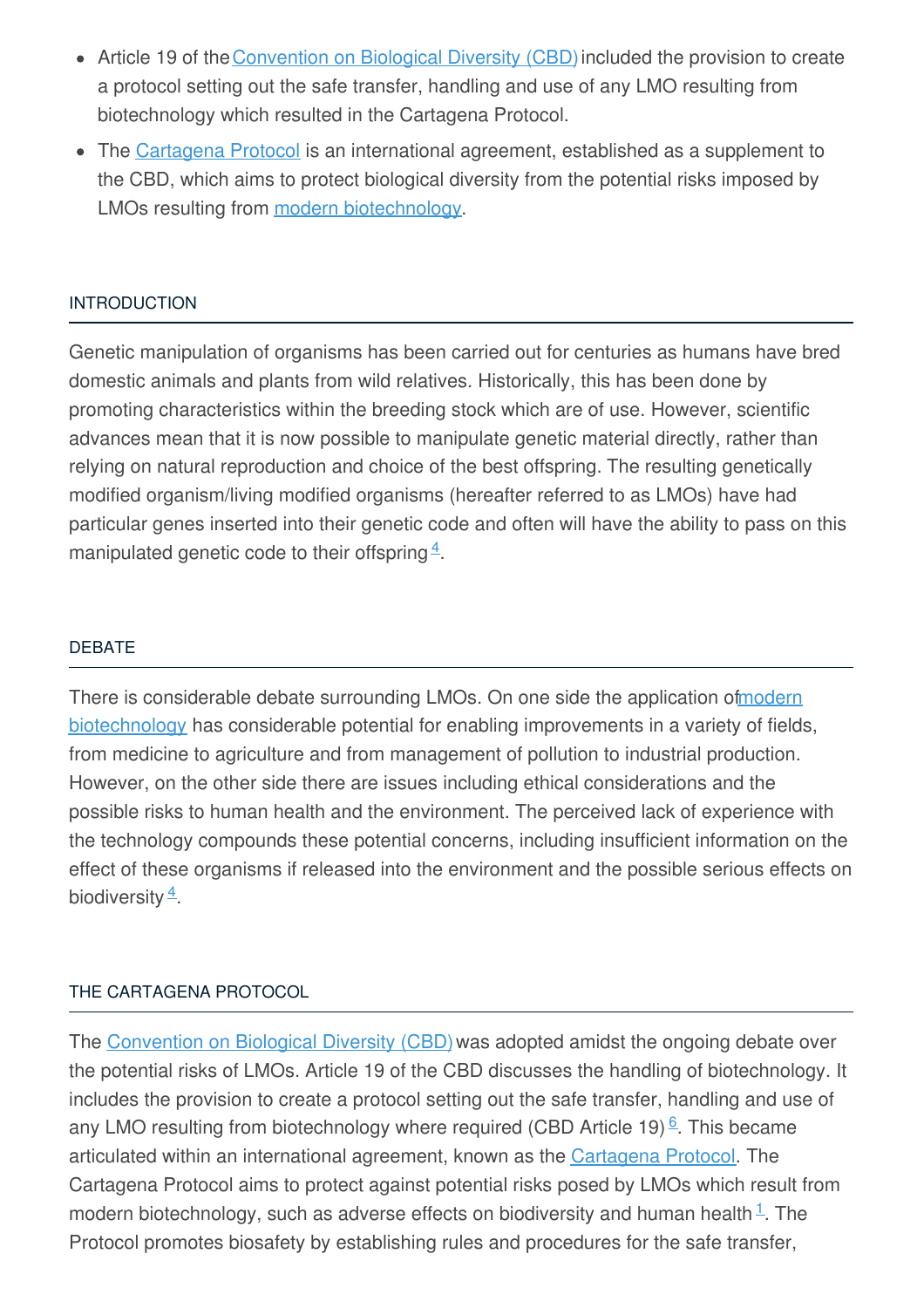handling, and use of LMOs, with specific focus on transboundary movements of LMOs<sup>[3](#page-3-0)</sup>. The Cartagena Protocol was adopted in 2000 and entered into force in 2003, with applicability to terrestrial, aquatic and marine environments and the transit of LMOs by air and sea.The Cartagena Protocol states that it is in accordance with the the precautionary approach of Principle 15 of the Rio Principles<sup> $Z$ </sup>, which calls for the implementation of cost-effective measures to prevent environmental degradation from "threats of serious or irreversible damage", even if full scientific certainty is lacking <sup>[8](#page-3-7)</sup>. It has significant overlap with the Basel Convention $\frac{9}{5}$  $\frac{9}{5}$  $\frac{9}{5}$ , which controls transboundary movements of hazardous wastes and their disposal, due to the similarity of issues relating to potentially hazardous materials $4\overline{ }$  $4\overline{ }$ 

# [REFERENCES](javascript:void(0)) & WEBSITE

- <span id="page-3-4"></span>1. CBD Secretariat (2000) Cartagena Protocol on Biosafety to the Convention on Biological Diversity. Secretariat of the [Convention](http://bch.cbd.int/protocol/) on Biological Diversity, Montreal, Canada.
- <span id="page-3-3"></span>2. European Union (2001) Directive 2001/18/EC on the deliberate release into the [environment](http://eur-lex.europa.eu/legal-content/en/ALL/?uri=CELEX:32001L0018) of genetically modified organisms. OJ 106/1 1–38
- <span id="page-3-0"></span>3. CBD [Secretariat](http://bch.cbd.int/protocol/cpb_faq.shtml#faq3) (2012) Frequently Asked Questions (FAQs) on the Cartagena Protocol.<sup>EN</sup>
- <span id="page-3-1"></span>4. Mackenzie R, [Burhenne-guilmin](http://pdf.wri.org/biosafety_guidefront.pdf) F, Viña AGM La, Werksman JD (2003) An Explanatory Guide to the Cartagena Protocol on Biosafety. IUCN, Gland, Switzerland and Cambridge, **UK<sub>E</sub>**
- <span id="page-3-2"></span>5. Husby J (2007) Definitions of GMO/LMO and modern [biotechnology.](http://genok.no/wp-content/uploads/2013/04/Chapter-23.pdf) In: Traavik T, Ching L (eds) Biosaf. first Holist. approaches to risk Uncertain. Genet. Eng. Genet. Modif. Org. Tapir Academic Press, Trondheim, Norway, pp 569-581
- <span id="page-3-5"></span>6. Convention on Biological Diversity (1992) [Convention](http://www.cbd.int/doc/legal/cbd-en.pdf) on Biological Diversity. Secretariat of the Convention on Biological Diversity, Montreal, Canada  $\Phi$
- <span id="page-3-6"></span>7. UN (1992) Rio Declaration on Environment and [Development](http://www.un.org/documents/ga/conf151/aconf15126-1annex1.htm) 1992. United Nations, New York, USA<sup>ER</sup>
- <span id="page-3-7"></span>8. Ward FA, [Pulido-Velazquez](http://agecon.nmsu.edu/fward/water/incentive pricing_feb_22_2008.pdf) M (2009) Incentive pricing and cost recovery at the basin scale. J Environ Manage 90:293-313
- <span id="page-3-8"></span>9. Basel Convention (1992) Basel Convention on the Control of [Transboundary](http://www.basel.int/Portals/4/Basel Convention/docs/text/BaselConventionText-e.pdf) Movements of Hazardous Wastes. United Nations Environment Programme, Basel, Switzerland<sup>In</sup>

Category: